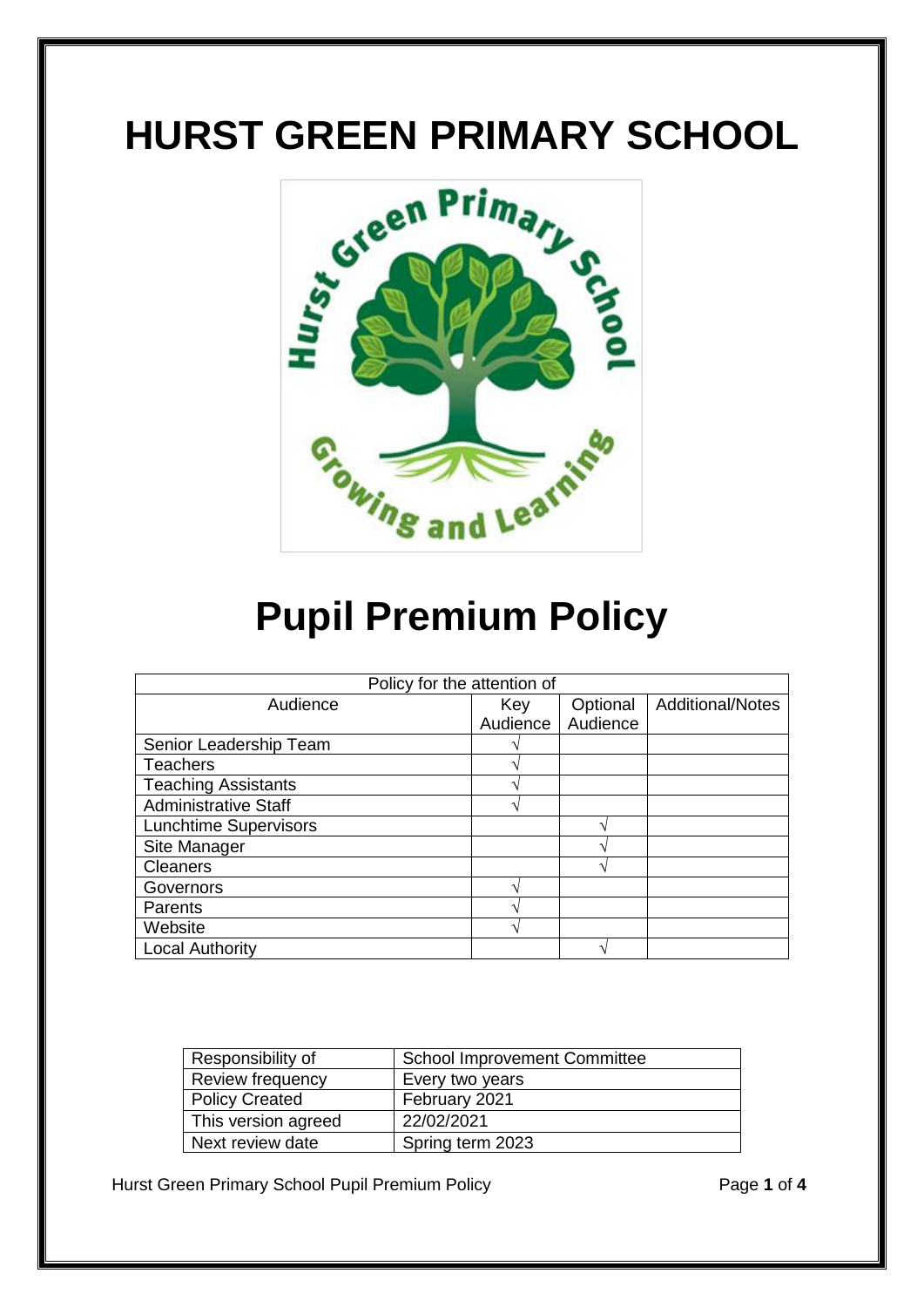## **1. Rationale and Aim**

The aim of the government's Pupil Premium policy is to raise achievement among disadvantaged children and to support children and young people with parents in the armed forces. It provides additional funding for disadvantaged Pupils to ensure they benefit from the same educational opportunities as Pupils from wealthier families. Hurst Green Primary School are committed to ensuring that this funding is used appropriately and effectively to ensure our Pupil Premium Pupils (PP) achieve the same standards as non PPs nationally.

## **2. Overarching Principles**

At Hurst Green Primary School, all members of staff and governors accept responsibility for those pupils recognised as 'disadvantaged' and are committed to meeting their pastoral, social and academic needs. Here at Hurst Green, we recognise that ALL disadvantaged children are to be considered as PP.

 Every child who is considered to be 'disadvantaged' is valued, respected and entitled to develop to his/her full potential, irrespective of disadvantage.

#### **3. Background to the Pupil Premium**

Introduced in April 2011, the Pupil Premium is a Government initiative that provides additional funding aimed at pupils from deprived backgrounds. Research shows that pupils from deprived backgrounds underachieve compared to their non‐deprived peers. The Pupil Premium is provided in order to support these pupils in reaching their potential by accelerating their progress.

The Government has used pupils entitled to Free School Meals and those who are looked after as an indicator for deprivation. They have given a fixed amount of money to schools per pupil, based on the number of pupils registered for Free School Meals and who are looked after by the local authority. A premium has also been introduced for children whose parents are currently serving in the armed forces. This service premium is designed to address the emotional and social well-being of these pupils.

#### **4. Overall Objectives:**

- Our school will ensure that the Pupil Premium funding reaches all children that are disadvantaged and that it makes a significant impact on their education and lives.
- The Pupil Premium will be used to provide additional educational support to improve the progress and raise the achievement for these pupils.
- The funding will be used to narrow and close the gap between the achievement of these pupils and their peers.
- The school will use the additional funding to address any underlying inequalities between children eligible for Pupil Premium and other disadvantaged children.

Hurst Green Primary School Pupil Premium Policy Page **2** of **4**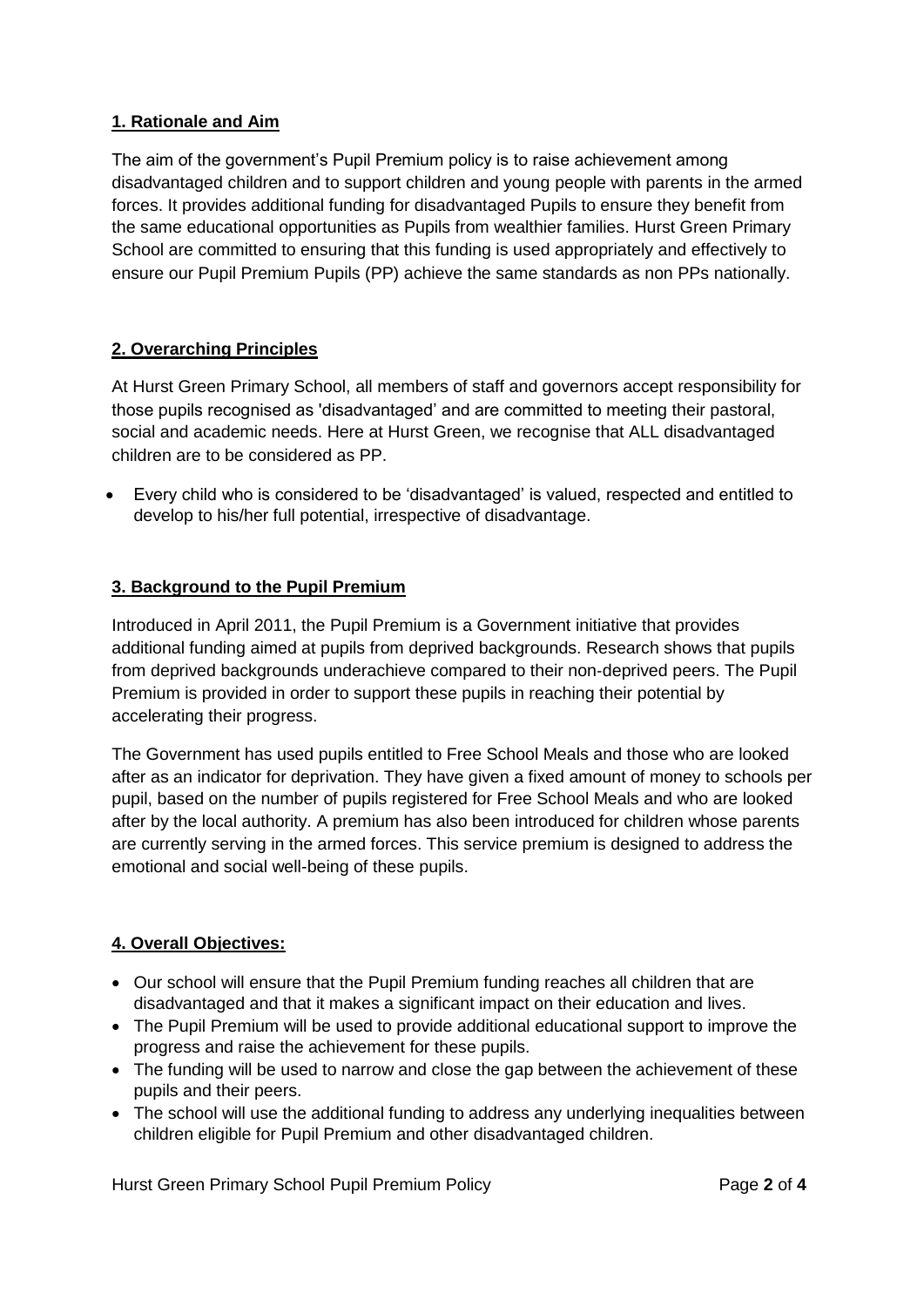## **5. How we will ensure effective use of the Pupil Premium**

- The Pupil Premium will be clearly identifiable within the budget and within its own report.
- The Head teacher, in consultation with the governors and staff, will decide how the Pupil Premium is spent for the benefit of the entitled pupils. Funding will be allocated following a needs analysis which will identify priority groups or individuals.
- In making provision for socially disadvantaged pupils, we recognise that not all pupils who receive free school meals will be socially disadvantaged or underachieving. We also recognise that not all pupils who are socially disadvantaged are registered or qualify for free school meals. We therefore reserve the right to allocate the Pupil Premium funding to support any groups of pupils the school has legitimately identified as being socially disadvantaged.
- The school will assess what additional provision should be made for the individual pupils.
- The school will be accountable for how it has used the additional funding to support the achievement of those pupils covered by the Pupil Premium.
- The Head teacher will report to the governing body and parents on how effective the intervention has been in achieving its aims, including publishing online information about how the Premium has been used.
- We will track the impact of the strategies put into place through the funding to ensure that we can show the value that has been added to the education of the entitled children.
- We will monitor, evaluate and review the success of the impact of the pupil premium funding.

## **6. Provision**

- We will regularly seek to further develop strategies and interventions which can improve the progress and attainment of these pupils. Examples of the range of provision we may put in place include:
- Providing small group or 1:1 support with an experienced member of staff to focus on overcoming barriers to learning
- Facilitating pupils' access to education and the curriculum through additional or specialist resources e.g. specialist software
- Use of external agencies- such as, play therapists and speech and language- to minimise the gaps in their knowledge.
- Additional teaching and learning opportunities provided through learning mentors, trained TAs or external agencies

## **7. Reporting outcomes**

It will be the responsibility of the Headteacher to produce a report for the Governing Body that will include:

- The progress made towards closing the gap, by year group, for disadvantaged pupils.
- An outline of the provision made during the term since the last report.